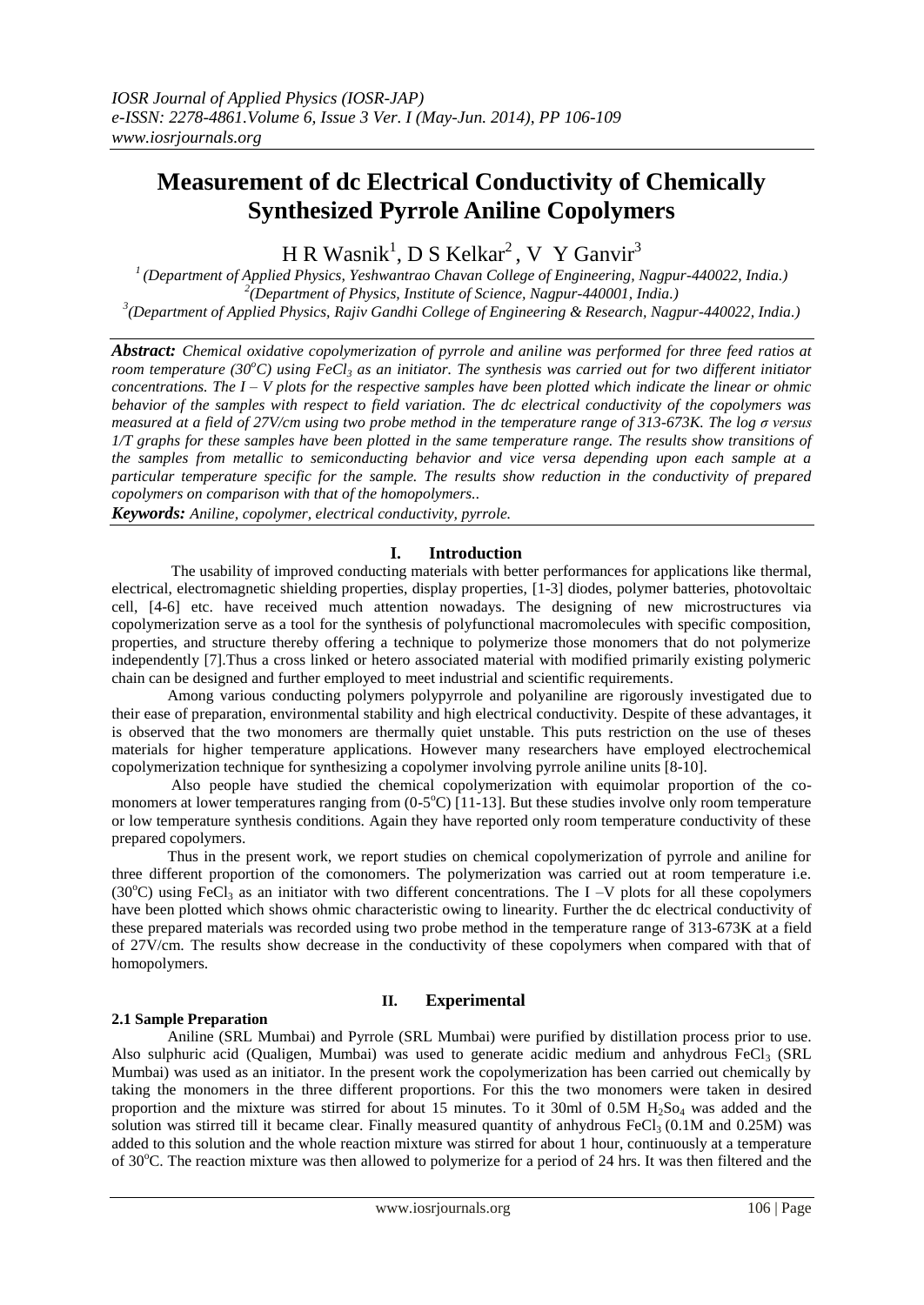precipitate was washed with distilled water and acetone alternately till the filtrate became clear. The precipitate was then further dried and the weight of the material was recorded.

The nomenclature of the samples prepared with two different initiator concentrations has been given in table I.

#### **2.2 Measurement of dc Electrical Conductivity**

The I - V characteristics for these copolymers have been plotted at a fixed temperature of 323 K by varying the field. The graphs have been plotted and are shown in fig I. Further the dc electrical conductivity measurement of the same sample was carried out with the help of two probe method. The conductivity was recorded within the temperature range 313 K to 673 K at a field of 27 V/cm. All the measurements were done with the help of KEITHLY 6514 system ELECTROMETER and Testronix digital regulated dc power supply (0 -300V & 0 -500mA) measuring instrument. The heating rate was maintained constant throughout the measurement i.e.  $5^{\circ}$ C per minute. The dc electrical conductivity was recorded by using the formula:

$$
\sigma = \frac{t}{AR}
$$

Where  $\sigma$  = dc electrical conductivity

 $A =$  area of cross section of the palette

 $R =$  resistance of the sample

# **III. Results And Discussion**

In order to ensure that during synthesis copolymer is formed and not mixtures of two homopolymers ( polyaniline and polypyrrole) solubility test was carried out. Polyaniline and polypyrrole are both completely insoluble in DMF ( Dimethyl Formamide) and DMSO ( Dimethyl Sulphoxide); whereas the synthesized material is soluble to a good extent in both of these solvents. Also the IR spectrum of the copolymers was compared with that of the physical mixtures of polypyrrole and polyanilne in 1:1 proportion (by weight). The bands obtained in both these cases are quite different from each other. Hence it can be said that copolymer has been formed.

| Table I : Designation of samples, their percentage conversion at constant temperature & room |  |  |
|----------------------------------------------------------------------------------------------|--|--|
| temperature conductivity.                                                                    |  |  |

| Synthesis      | <b>Initiator Concentration</b> | Sample Designation | Percentage Conversion |                           |
|----------------|--------------------------------|--------------------|-----------------------|---------------------------|
| Temperature    |                                |                    | (Yield in %)          | S/cm                      |
| $30^{\circ}$ C | 0.1M                           | X2                 | 15.9116 %             | $1.70105 \times 10^{-08}$ |
|                | 0.1M                           | Y2                 | 6.1301%               | $4.47711 \times 10^{-08}$ |
|                | 0.1M                           | Z2                 | 28.9628%              | $4.73312 \times 10^{-08}$ |
|                | 0.25M                          | X5                 | 36.3988 %             | $7.94127 \times 10^{-08}$ |
|                | 0.25M                          | Y5                 | 13.2592%              | $4.51677 \times 10^{-08}$ |
|                | 0.25M                          | 75                 | 54.5236%              | $1.18089 \times 10^{-07}$ |

Where X, Y  $\&$  Z represents the different proportions of the monomers indicated as :

| Designation | Pyrrole: Aniline |  |
|-------------|------------------|--|
|             |                  |  |
|             | $\bullet$        |  |
|             |                  |  |

The I-V plots for all the six copolymers have been shown in fig.I. Graph (a)  $\&$  (b) represents the variation of current through the sample for 0.1M  $& 0.25M$  initiator concentration (FeCl<sub>3</sub>) respectively. All the graphs are nearly linear indicating the ohmic nature of the sample. Thus from these graphs it can be observed that as voltage increases the current increases due to the alignment of the charge carriers in the direction of applied field.

The careful observation of both graphs shows that as the initiator concentration is increased from 0.1M to 0.25M the current values are reduced by three orders ( i.e. from µA to nA). This could be explained as: as the initiator concentration is increased more number of free radicals ( $Fe<sup>3+</sup>$  and Cl<sup>-)</sup>are available in the reaction mixture causing more oxidation of the pyrrole monomer. But at the same time relative oxidation of aniline units is less hence they remain into the solution. This may cause the continuous collision of the unreacted aniline units and initiator units. These collisions in turn oppose the further reaction between the aniline and pyrrole monomers resulting in lowering of current values.

The log  $\sigma$  Vs 1/T plots for all the copolymers are shown in figure II. Thus it is observed that every sample shows a transition from semi conducting to metallic behavior at a certain temperature and vice versa above this transition temperature. The room temperature dc electrical conductivity of copolymers is tabulated in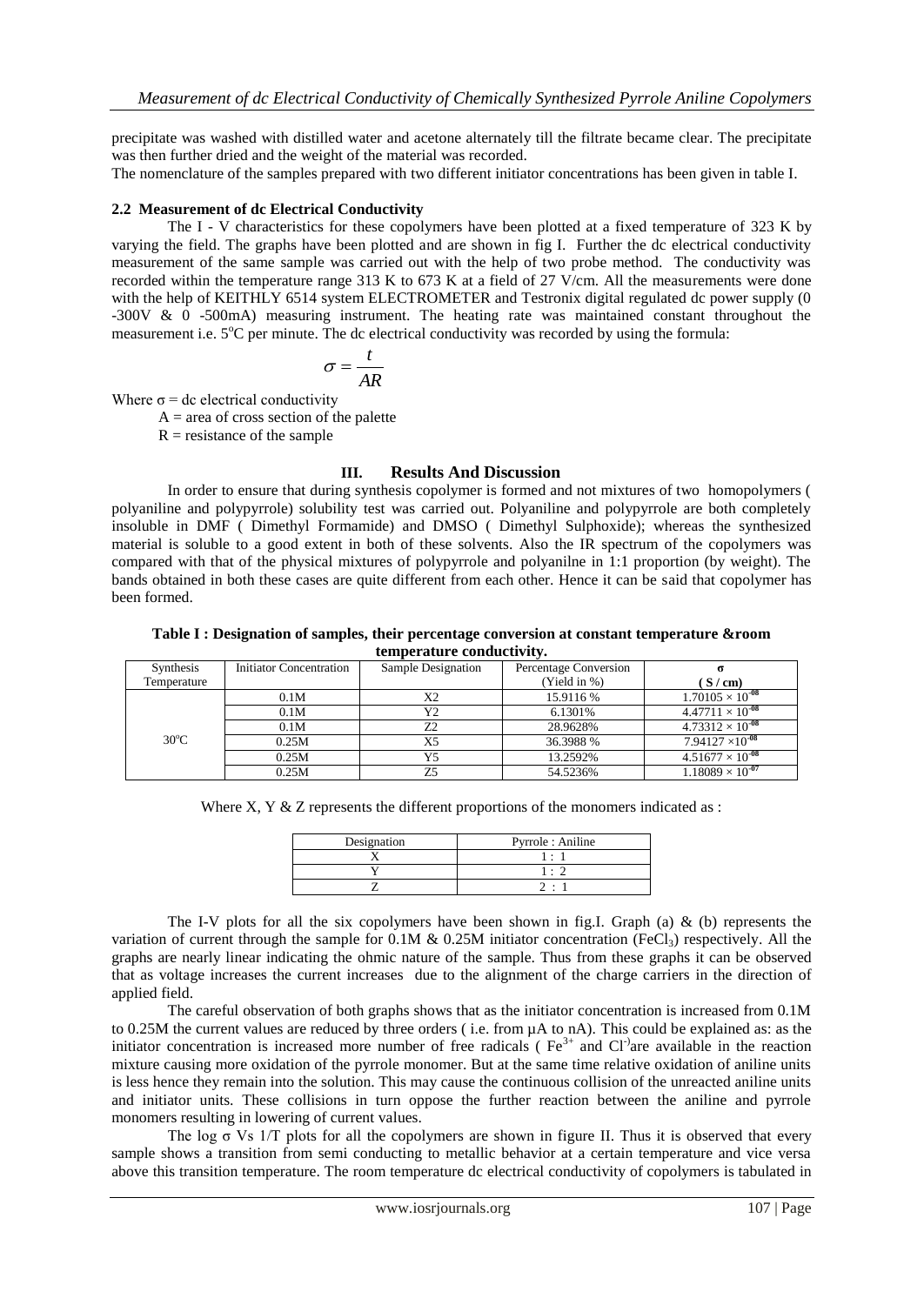table I. From table I it is observed that electrical conductivity has been reduced to a greater extent when compared to the parent homopolymers. This reduction in conductivity may be due to the nature of primary copolymer chain comprising of units of pyrrole and aniline. The charge carriers associated with these units can propagate only upto certain common sequences of either polymer. As soon as the hetero junction is achieved the energy of the charge carriers becomes insufficient for crossing the junction. Thus charge carriers get trapped or their motion is hindered due to the presence of second monomer unit. Hence the conjugation does not remain uniform over the entire polymer chain and overall reduction in the conductivity is observed. Further the steric effects arising due to the attachment of bulky substituents provide torsional twists in the copolymer backbone, reducing the co planarity and average electron delocalization length, and the conductivity [14-15].

Such type of observations has been noted for substituted polyaniline and copolymers of anilines with substituted anilines [16-17]. Hence copolymers so formed are not just the combinations of polypyrrole and polyaniline but a completely new material with new properties.



 **(a) (b) Fig.I : I-V plots for copolymers (a) Initiator concentration = 0.1M (b) Initiator concentration = 0.25M** 



**(a) (b) Fig.II : log σ versus 1/T plots for copolymers (a) Initiator concentration = 0.1M (b) Initiator concentration = 0.25M**

# **IV. Conclusion**

Copolymers of pyrrole and aniline have been synthesized by using chemical oxidative copolymerization method. All the copolymers have been synthesized at room temperature with different feed ration and initiator concentrations. Further dc electrical conductivity of these copolymers has been measured by using two probe method at constant temperature (323K) and at consatant field (27V/cm). Graphs showing variation of conductivity with temperature as well as I-V plots have been plotted and studied. These graphs show that conductivity reduces to a large extent for all copolymers when compared to parent homopolymers.